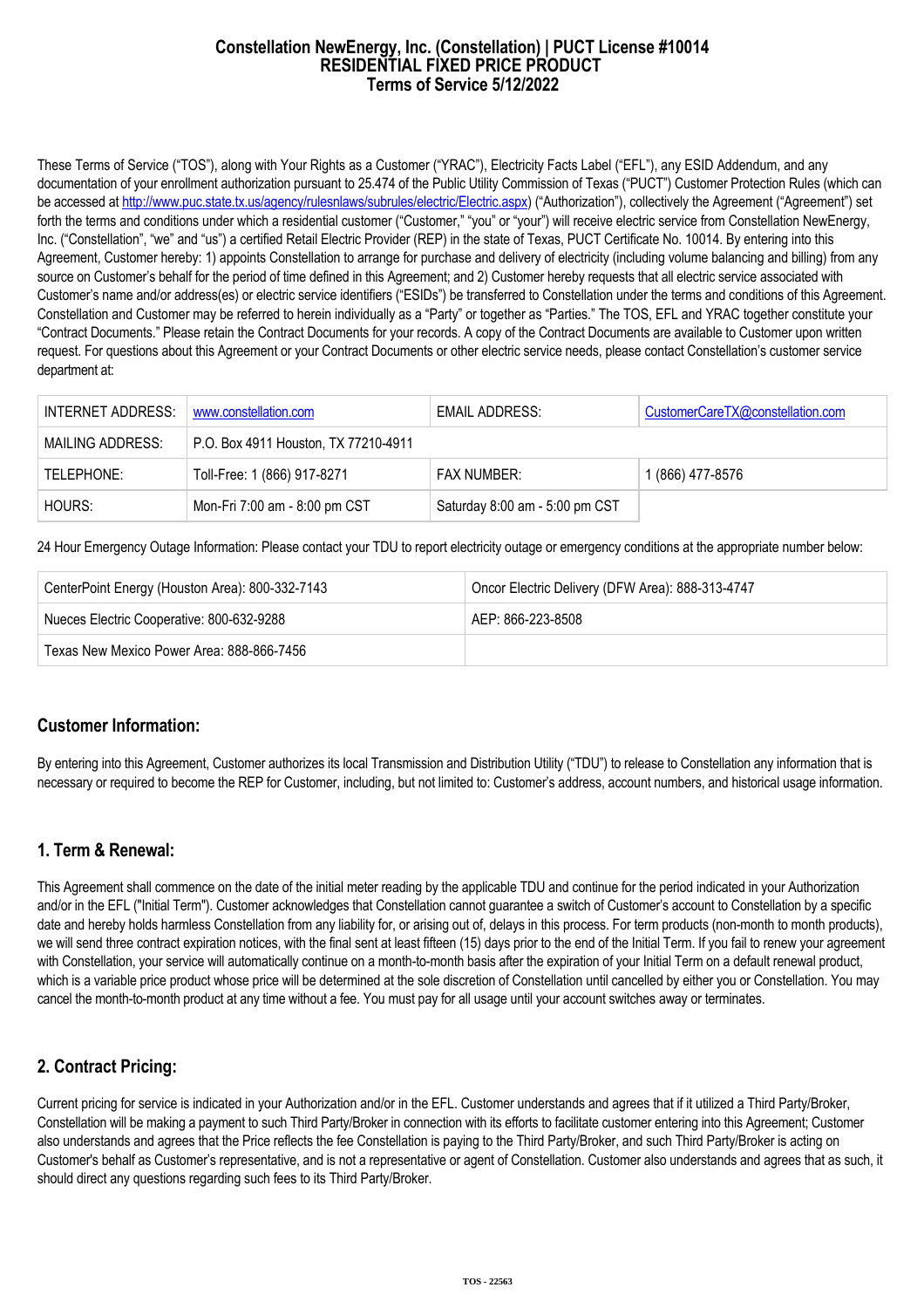# **3. Product Types:**

Constellation provides two different types of products including fixed rate, and variable price. Your Authorization and/or EFL specify the product type and the term that applies to your Agreement. Please note that only those parts of this section that describe your specific product type will apply to your Agreement.

Fixed Rate Products. Fixed Rate Products have a term of at least three (3) months. The price of a fixed rate product (which includes all recurring charges and ancillary service charges) may only change during your Initial Term to reflect actual changes in TDU charges, changes to the Electric Reliability Council of Texas ("ERCOT") or Texas Regional Entity, Inc. administrative fees charged to loads, or changes resulting from federal, state or local laws that impose new or modified fees or costs on us that are beyond our control. The price may not vary from the disclosed amount to reflect changes in ancillary service charges unless the commission (PUCT) expressly designates a specific type of ancillary service product as incurring charges beyond the REP's control for a customer's existing contract. Price changes resulting from these limited circumstances do not require us to provide you with advance notice.

Variable Price Products. Variable price products have a term of thirty-one (31) days or less and a price that varies according to the method disclosed on your EFL.

# **4. Material Changes by Constellation:**

Constellation will provide Customer with at least fourteen (14) calendar days advance written notice of any Material Change in this Agreement, either in Customer's bill or in a separate mailing. The changes will become effective on the date stated in the written notice. Customer may cancel this Agreement before the effective date of the Material Change, as identified in the advance written notice provided to Customer, without any Early Termination Fee.

## **5. Early Terminations:**

In the event that Constellation, or its activities hereunder, becomes subject to regulations of any kind whatsoever under any law, government body action or ERCOT action that has the effect of materially changing the circumstances from those that exist on the effective date of this Agreement then Constellation may pass through the economic effects to Customer of such change or Constellation may unilaterally terminate this Agreement without Customer's consent upon at least thirty (30) calendar days written notice to Customer without any obligation, payment or otherwise, to Customer or an Early Termination Fee.

### **6. Early Termination Fee:**

If Customer terminates this Agreement or defaults as described in Section 11 and/or 12 of this Agreement, then, unless otherwise provided herein, an Early Termination Fee shall be immediately due and paid by Customer to Constellation. The amount of the Early Termination Fee is set forth in the EFL. In the event that Customer moves out of the location(s) identified in this Agreement and the Customer provides Constellation with the following items: 1) proper and reasonable evidence of such move, such as a bill in Customer's name at Customer's new location and 2) a forwarding address for which Constellation is able to confirm as the new residence of Customer, then the Early Termination Fee will not apply.

### **7. Invoicing, Payment, Interest, and Credit Requirements:**

Customer will receive a monthly invoice from Constellation (Customers in the Nueces service territory only have a choice of billing options. Nueces customers have the right to request a single bill or two bills for electricity service. For business reasons, Constellation only offers the two bill option. You will receive a bill each month from Nueces for its delivery services, and you will receive a bill from Constellation for our power supply services. Please note that BOTH bills will need to be paid each month.). All invoices are due and payable sixteen (16) calendar days from the date the invoice was issued. Customer must provide to Constellation written notice setting forth in particular detail any disputed amount, including the calculations with respect to any errors or inaccuracies claimed. If it is subsequently determined that Customer owes Constellation any portion of the disputed amount, Customer shall remit to Constellation within five (5) business days following such determination the outstanding balance. Any amounts that may have been overpaid or underpaid shall be applied to the next monthly invoice.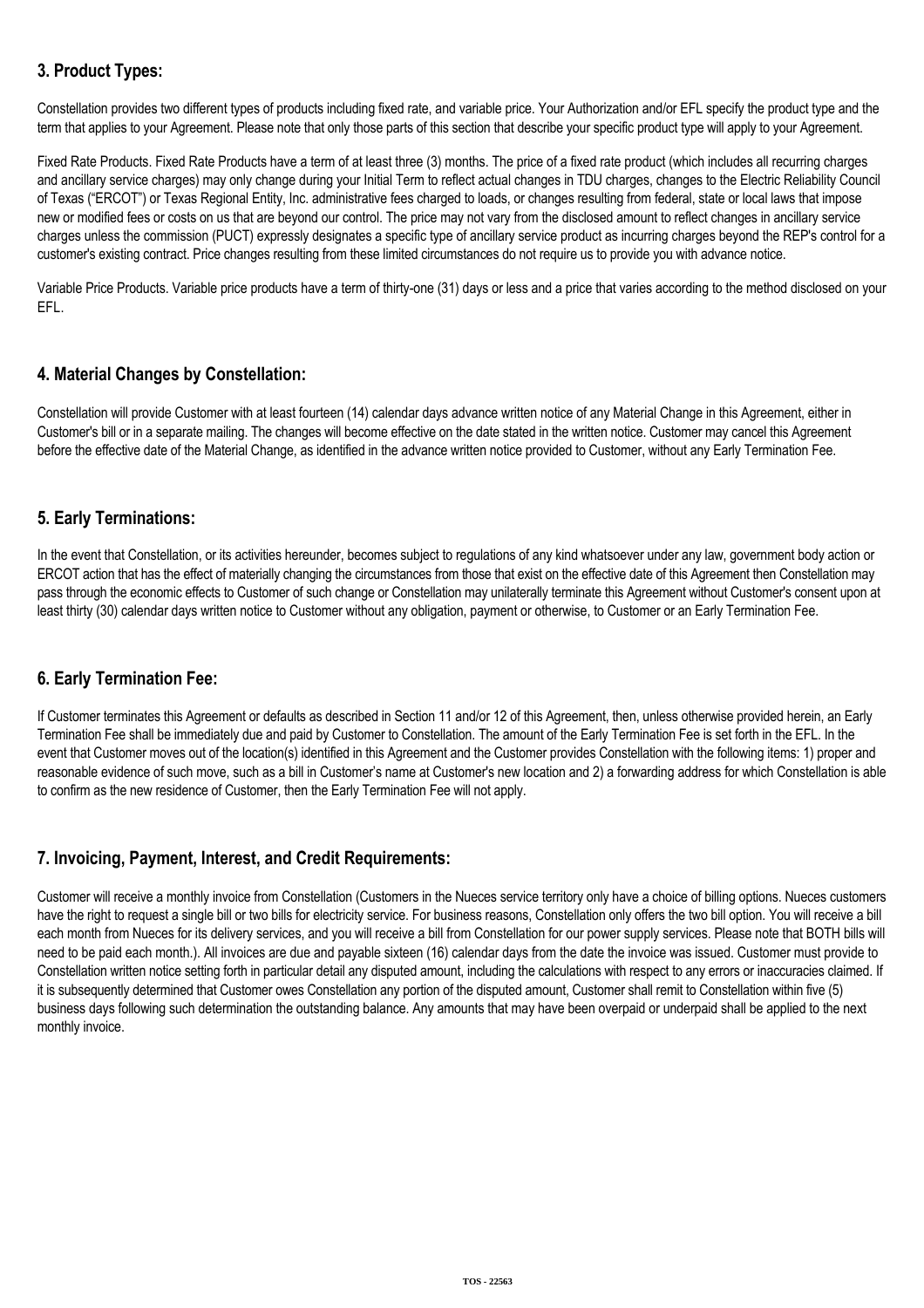Customer is responsible for all regulatory charges, taxes, duties, fees, levies, premiums or any other charges of any kind, whether direct or indirect, relating to the sale, purchase or delivery of electricity, together with all interest, penalties or other additional amounts imposed, including but not limited to gross receipts tax, PUCT Assessment, sales tax, consumption tax, use tax, value added tax, kWh, commercial activity or other privilege tax, and any other tax (whether in effect as of the effective date of this Agreement or thereafter) imposed by any governmental entity. Constellation reserves the right to include in any subsequent invoice, adjustments related to previous invoices, previous invoicing errors, meter read errors, miscalculation of taxes or other errors or omissions. Customer authorizes Constellation, and Constellation reserves the right, to charge Customer's credit/debit card and/or checking account without notice for any unpaid balances that are past due. If the account is referred to a collection company, Constellation reserves the right to bill Customer a fee not to exceed thirty-three percent (33%) of the amount being collected. If the account is referred for legal actions, any and all attorney fees and court costs will be billed to the Customer. Customer shall be responsible for any and all fees associated with or incurred by Constellation in collecting any amounts owed to Constellation, including, but not limited, to attorneys' fees, court costs and any fees charged by a collection agency.

## **Budget Billing:**

Constellation offers a levelized payment plan ("Budget Billing") which allows customers to pay a calculated average amount for electric service each month. The program is available to 1) customers who are not currently delinquent in payment and 2) delinquent customers in limited situations. At least every twelve (12) months, Constellation will reconcile Customer's account and calculate a new Budget Billing amount accordingly. Constellation will credit Customer's account for any over-billed amount and will include any under-billed amount in the new Budget Billing amount. Customer may opt-out of Budget Billing by 1) paying the full balance due and 2) providing Constellation with notice of your desire to be removed from Budget Billing. Budget Billing does not affect your obligation to pay for all actual usage and other associated charges taxes and fees. Failure to pay your monthly bill on or before the stated due date may result in Constellation's cancellation of your participation in Budget Billing.

## **Bill Payment and Other Assistance:**

An energy assistance program is available to Customers who have severe financial hardships and temporarily may be unable to pay their bills. The program is funded in part by contributions from Constellation customers. In certain circumstances for which Customer must qualify, you may have the right to establish a payment arrangement or deferred payment plan with Constellation. A payment plan allows you to pay your bill after the due date, but before the next bill is due. A deferred payment plan is an arrangement between Constellation and Customer that permits the Customer to pay an outstanding bill in installments that extend beyond the due date of the next bill. Constellation will confirm all deferred payment plans in writing. Please call for additional information.

If Customer or a person permanently residing at Customer's residence has special needs that require Customer or such person to be dependent on electrical equipment or power medical equipment, then you may qualify as a Chronic Condition or Critical Care residential customer. It is Customer's responsibility to advise Constellation in writing upon application for service if Customer or a person permanently residing at Customer's residence is or may qualify as a Critical Care or Chronic Condition residential customer. Upon request, we will provide you the PUCT's standardized Critical Care or Chronic Condition Eligibility Determination Form, which must be completed by your physician and returned to us or the TDU. The ultimate decision to grant either designation rests with your TDU. Additional information regarding Critical Care and Chronic Condition designations may be found in your YRAC.

# **8. Additional Charges & Fees:**

Constellation will charge a one-time late payment penalty of 5% for each delinquent month's charges that remain unpaid after the close of business on the bill due date. Additionally, Constellation will charge: 1) a \$30 fee for any returned check, electronic fund transfer or credit card transaction not processed due to insufficient funds or credit availability; 2) a \$20 disconnection fee for processing an electric service disconnection transaction; 3) a \$20 reconnection fee in the event that Constellation processes a reconnection transaction on your account, (such fees are in addition to any disconnect/reconnect fees that may be assessed by your TDU, and are assessed regardless of whether or not your electric service is actually disconnected by the TDU if the transaction orders are sent); 4) a \$6.95/call fee for customers who make a payment via a call center agent; and 5) any charges or fees that the TDU charges Constellation including but not limited to fees to initiate or switch service, transport and distribute electricity to your service location, read your meter, and terminate or restore service. These charges are passed on to you by Constellation, along with certain charges and fees assessed by ERCOT.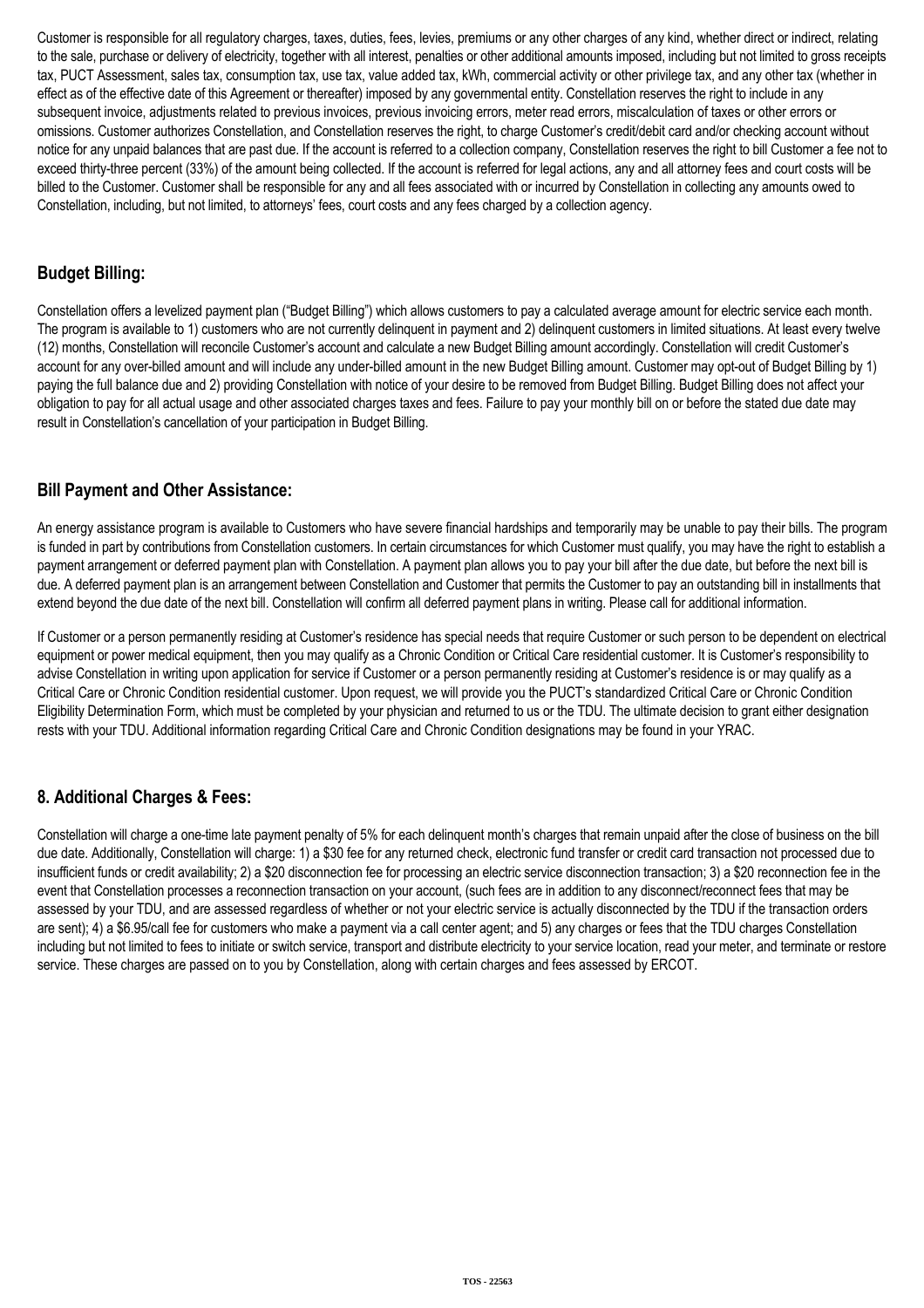## **9. Customer Acknowledgements:**

Customer acknowledges that the TDU is solely responsible for reading Customer's meter or recorded data, as applicable, and that Constellation cannot and does not read a Customer's meter or recorded data, but is bound by the readings and data provided by the TDU. Customer further acknowledges that Constellation's ability to invoice Customer depends on the TDU's ability to furnish Constellation with all necessary information including meter readings or recorded data, as applicable. In the absence of such information from the TDU, Constellation may invoice Customer based on estimated meter reading according to the Customer's historical usage. As soon as practicable, and after receipt of actual Customer's energy consumption from the TDU, Constellation will reconcile any difference(s) between estimated and actual usage charges.

# **10. Credit Requirements & Deposit:**

Constellation may investigate the Customer's credit history at any time. Constellation may refuse electric service at any time to anyone who does not meet Constellation's credit standards or if Customer cannot pay the requisite deposit or demonstrate satisfactory credit. Constellation may also refuse to provide service to a Customer for one or more of the reasons specified in Section 25.477 of the PUCT rules and regulations (<http://www.puc.state.tx.us/agency/rulesnlaws/subrules/electric/Electric.aspx>).

Applicants who are sixty-five (65) years of age or older who are not currently delinquent in payment of any electric service account are deemed as having established satisfactory credit. A Customer or applicant may be deemed as having established satisfactory credit if the Customer or applicant has been determined to be a victim of family violence as defined in the Texas Family Code §71.004 (see website for more details at [http://www.statutes.legis.state.tx.us/\)](http://www.statutes.legis.state.tx.us/), by a family violence center or by treating medical personnel. This determination shall be evidenced by submission of a certification letter developed by the Texas Council of Family Violence.

## **Deposits:**

If Customer fails to demonstrate satisfactory credit, as determined in the sole discretion of Constellation, then Customer may be required to pay a deposit prior to service being provided, if at all. Such deposit shall not exceed an amount equal to the greater of one-fifth of the Customer's estimated annual billing or; the sum of the Customer's estimated billings for the next two (2) months. Deposits may be waived or refunded with a valid letter of credit for electric services received at the address and account name supplied on this application.

Deposits held more than thirty (30) days will accrue interest from the date of receipt at the annual rate established by the PUCT. Accrued interest will be applied annually to Customer's account. Upon termination of service or after twelve (12) consecutive months of service with no late payments of any kind, Constellation will apply the deposit plus accrued interest, if any, against Customer's account or outstanding balance on Customer's final bill. Any credit balance remaining on an inactive account after the final bill will be refunded in the form of a company check and will be mailed within thirty (30) calendar days.

# **11. Default and Disconnection:**

A Default means:

- Failure of Customer to pay any amounts due under this Agreement within the time strictly provided herein; or
- Failure of Customer to perform any material term of this Agreement; or
- Determination that any representation upon which this Agreement is based is false; or
- Immediately after Customer files for or is otherwise placed in bankruptcy; or
- Determination by the TDU that any tampering has occurred at the Customer's meters.
- Prevention by Constellation to initiate and/or provide service to Customer's meters for any reason, including but not limited to a switch-hold or permitting issues.

Default of this Agreement, including without limitation, non-payment of Customer's bill may result in an order for the TDU to disconnect the Customer's electric service at the Customer's meters; and the termination of this Agreement at the sole discretion of Constellation. Moreover, Constellation may seek to have your electric service disconnected after providing you at least ten (10) calendar days' notice for any of the following reasons: (1) failure to pay a bill owed to Constellation, or to make a deferred payment arrangement by the date of disconnection; (2) failure to comply with the terms of a deferred payment agreement made with Constellation; (3) using service in a manner that interferes with the service of others or the operations of non-standard equipment; (4) failure to pay a deposit required by Constellation; or (5) failure of the guarantor to pay the amount guaranteed when Constellation has a written agreement, signed by the guarantor, which allows for disconnection of the guarantor's service.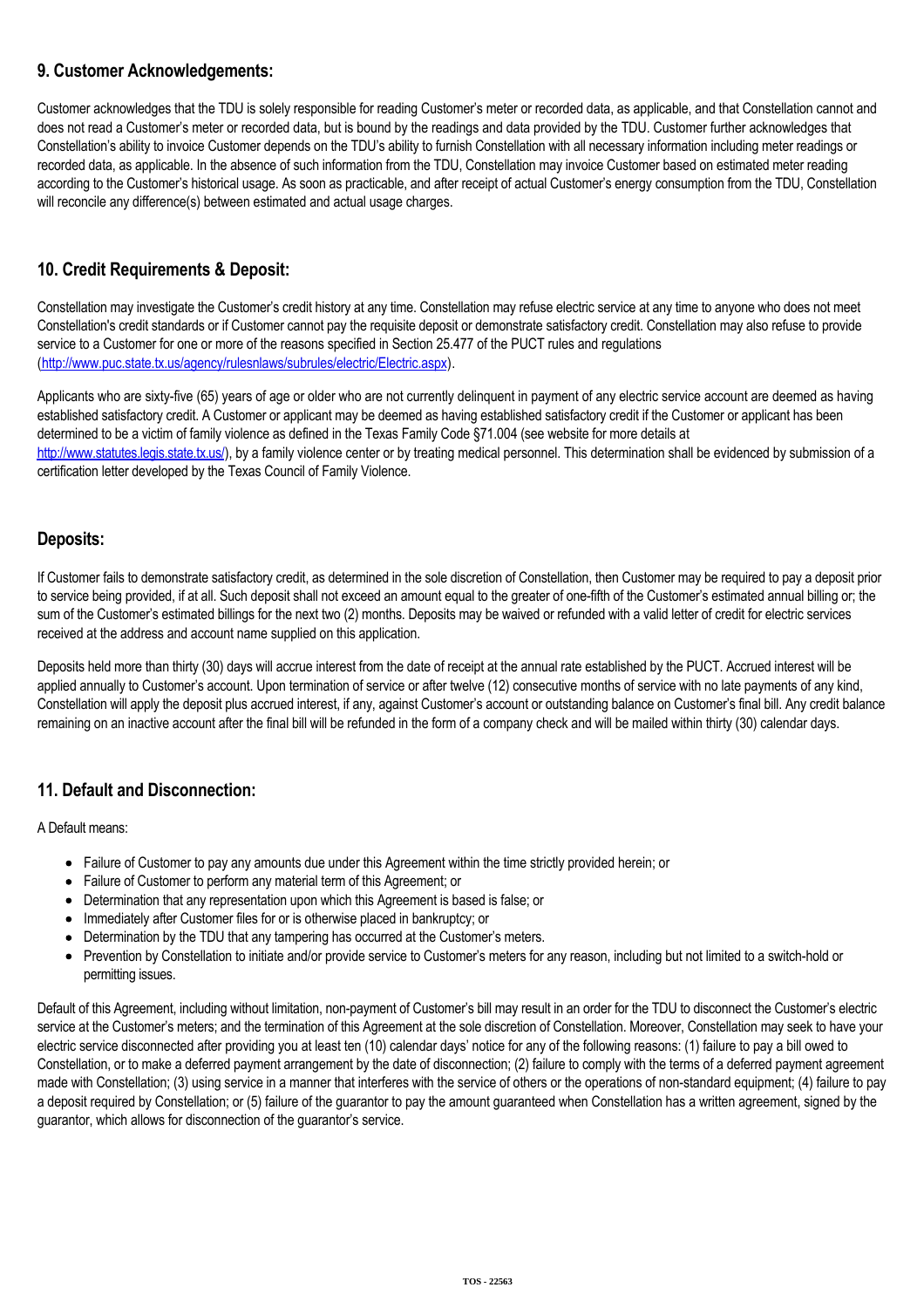Constellation may authorize your TDU to disconnect your electric service without prior notice to you if: (1) certain dangerous circumstances exist; (2) service is connected without the authority by a person who has not made application for service; (3) service is reconnected without authority after disconnection for non-payment; (4) there has been tampering with the equipment used to measure the amount of electricity used; or (5) there is evidence of theft of service. Payments may be made in person at any authorized payment center (please call us or visit our web site to get a list of the cash payment locations in your area), by phone to Constellation during normal business hours (Monday – Friday 8:00 am to 5:00 pm) or on-line at www.constellation.com. SERVICE MAY BE DISCONNECTED AGAIN WITHOUT NOTICE FOR ANY RETURNED PAYMENTS. A deposit or additional deposits may be required on accounts that have been disconnected for non-payment.

Upon satisfactory correction of the reasons for the disconnection, Constellation will notify your TDU to reconnect your service. Constellation will continue to serve you under this Agreement in effect prior to issuance of the disconnection notice. If your service was disconnected due to a dangerous situation, your service will be reconnected once you notify Constellation that you have corrected and satisfactorily resolved the dangerous situation. Please allow 24 to 48 hours for completion of reconnect orders.

## **12. Remedies upon Default:**

If Customer defaults then, in addition to any rights and/or remedies available to Constellation in this Agreement, in law or in equity, Constellation may unilaterally terminate this Agreement and issue a "move out" transaction, and Customer shall be subject to and responsible for payment of any applicable Early Termination Fee. Thereafter, Constellation may calculate all amounts due under this Agreement and Customer shall pay those amounts within five (5) calendar days from the date of invoice. Customer shall be liable for payment of any and all fees related to and/or arising out of Customer's default, including without limitation, attorneys' fees, court costs, collection fees, and demands for payment. If Customer defaults, then Customer may be required to reapply for electric service and pay a deposit in order to again become a Customer.

## **13. Representations and Warranties:**

As a material inducement to entering into this Agreement, Customer hereby represents and warrants to Constellation as follows:

- This Agreement constitutes a legal, valid, and binding obligation of Customer, enforceable against Customer in accordance with its terms, subject to bankruptcy, insolvency, reorganization, and other laws affecting creditor's rights generally, and with regard to equitable remedies, subject to the discretion of the court before which proceedings to obtain same may be pending; and
- Customer has knowledge, understanding and experience that enable Customer to evaluate the merits and risks of entering into this Agreement;

# **14. Forward Contract:**

Constellation and Customer acknowledge and agree that the transactions contemplated by this Agreement constitute "forward contracts" within the meaning of the United States Bankruptcy Code, and further acknowledge and agree that Constellation is a "forward contract merchant." (<http://uscode.house.gov/download/pls/11C1.txt>).

### **15. Assignment:**

Customer shall not assign this Agreement or any of its rights or obligations hereunder without the prior written consent of Constellation, which consent may not be unreasonably withheld. Notwithstanding the foregoing, Constellation may, without the consent of Customer:

- Transfer, sell, pledge, encumber or assign this Agreement or the accounts, revenues or proceeds hereof in connection with any financing or other financial arrangements; and
- Transfer or assign this Agreement to its affiliate; and
- Transfer or assign this Agreement to any person or entity succeeding to all or substantially all of its assets; and

Customer hereby acknowledges and consents to Constellation's pledge and contingent assignment or subrogation of all rights and obligations hereunder. In the event any other provision of this Agreement shall be deemed to prohibit or otherwise restrict Constellation's assignment, subrogation or pledge of its rights hereunder, this provision shall control.

### **16. Binding Effect:**

This Agreement shall inure to the benefit of, and be binding upon, Constellation and Customer and their respective successors and permitted assigns.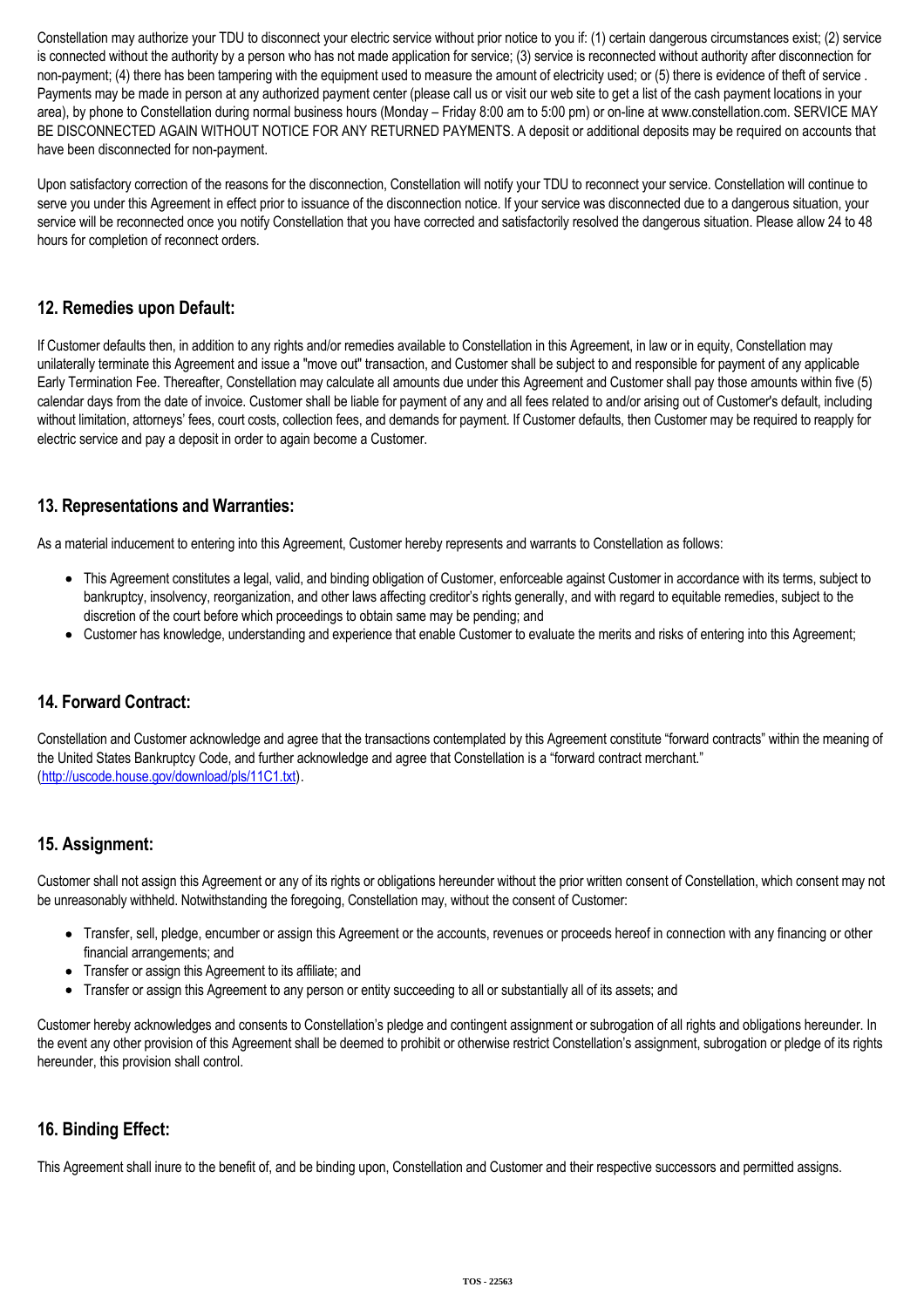# **17. Force Majeure:**

Constellation shall not be liable in damages for any act or event that is beyond its control and which could not be reasonably anticipated and prevented through the use of reasonable measures, including, but not limited to, an act of God, act of the public enemy, war, terrorism, insurrection, riot, fire, explosion, labor disturbance or strike, wildlife, unavoidable accident, equipment or material shortage, breakdown or accident to machinery or equipment, or good faith compliance with a then valid curtailment, order, regulation or restriction imposed by governmental, military, or lawfully established civilian authorities, including any order or directive of ERCOT.

## **18. Excuse:**

If an event occurs which makes it impossible for Constellation to perform this Agreement, including without limitation, any of the foregoing force majeure events, then our performance under this Agreement shall be excused for the duration of such event. This could be an event affecting Customer's TDU, such as a facility outage on their electric distribution lines.

# **19. LIMITATION OF REMEDIES, LIABILITY AND DAMAGES:**

CONSTELLATION AND CUSTOMER CONFIRM THAT THE EXPRESS REMEDIES AND MEASURES OF DAMAGES PROVIDED IN THIS AGREEMENT SATISFY THE ESSENTIAL PURPOSES HEREOF, FOR BREACH OF ANY PROVISION FOR WHICH AN EXPRESS REMEDY OR MEASURE OF DAMAGES IS PROVIDED IN THIS AGREEMENT, SUCH EXPRESS REMEDY OR MEASURE OF DAMAGES SHALL BE THE SOLE AND EXCLUSIVE REMEDY, THE LIABILITY SHALL BE LIMITED AS SET FORTH IN SUCH PROVISION AND ALL OTHER REMEDIES OR DAMAGES AT LAW OR IN EQUITY ARE WAIVED. IF NO REMEDY OR MEASURE OF DAMAGES IS EXPRESSLY HEREIN PROVIDED, THE LIABILITY SHALL BE LIMITED TO DIRECT ACTUAL DAMAGES ONLY.

SUCH DIRECT ACTUAL DAMAGES SHALL BE THE SOLE AND EXCLUSIVE REMEDY AND ALL OTHER REMEDIES OR DAMAGES AT LAW OR IN EQUITY ARE WAIVED. UNDER NO CIRCUMSTANCE SHALL CONSTELLATION BE LIABLE FOR CONSEQUENTIAL, INCIDENTAL, PUNITIVE, EXEMPLARY OR INDIRECT DAMAGES, LOST PROFITS OR OTHER BUSINESS INTERRUPTION DAMAGES, BY STATUTE, IN TORT OR CONTRACT, UNDER ANY INDEMNITY PROVISION OR OTHERWISE.

IT IS THE INTENT OF CONSTELLATION AND THE CUSTOMER THAT THE LIMITATIONS HEREIN IMPOSED ON REMEDIES AND THE MEASURE OF DAMAGES BE WITHOUT REGARD TO THE CAUSE OR CAUSES RELATED THERETO, INCLUDING THE NEGLIGENCE OF ANY PARTY, WHETHER SUCH NEGLIGENCE BE SOLE, JOINT OR CONCURRENT, OR ACTIVE OR PASSIVE. TO THE EXTENT ANY DAMAGES REQUIRED TO BE PAID HEREUNDER ARE LIQUIDATED, CONSTELLATION AND CUSTOMER ACKNOWLEDGE THAT THE DAMAGES ARE DIFFICULT OR IMPOSSIBLE TO DETERMINE AND THE LIQUIDATED DAMAGES CONSTITUTE A REASONABLE APPROXIMATION OF THE HARM OR LOSS.

### **20. Dispute Resolution:**

Constellation and Customer agree in good faith to attempt to resolve any disputes as detailed in the YRAC. Any communications concerning disputed debts, including an instrument tendered as full satisfaction of a debt, are to be sent to the attention of the "Legal Department" at P.O. Box 4911 Houston, TX 77210-4911.

### **21. UCC:**

Except as otherwise provided for in this Agreement, the provisions of the Uniform Commercial Code ("UCC") of Texas shall govern this Agreement and Energy shall be deemed a "good" for purposes of the UCC [\(http://www.statutes.legis.state.tx.us/Docs/BC/htm/BC.1.htm#1.101\)](http://www.statutes.legis.state.tx.us/Docs/BC/htm/BC.1.htm#1.101).

### **22. Warranty Disclaimer:**

EXCEPT AS EXPRESSLY SET FORTH IN THIS AGREEMENT CONSTELLATION DOES NOT MAKE AND EXPRESSLY NEGATES ANY OTHER REPRESENTATION OR WARRANTY, WRITTEN OR ORAL, EXPRESS OR IMPLIED, INCLUDING ANY REPRESENTATION OR WARRANTY WITH RESPECT TO CONFORMITY TO MODELS OR SAMPLES, MERCHANTABILITY, OR FITNESS FOR ANY PARTICULAR PURPOSE.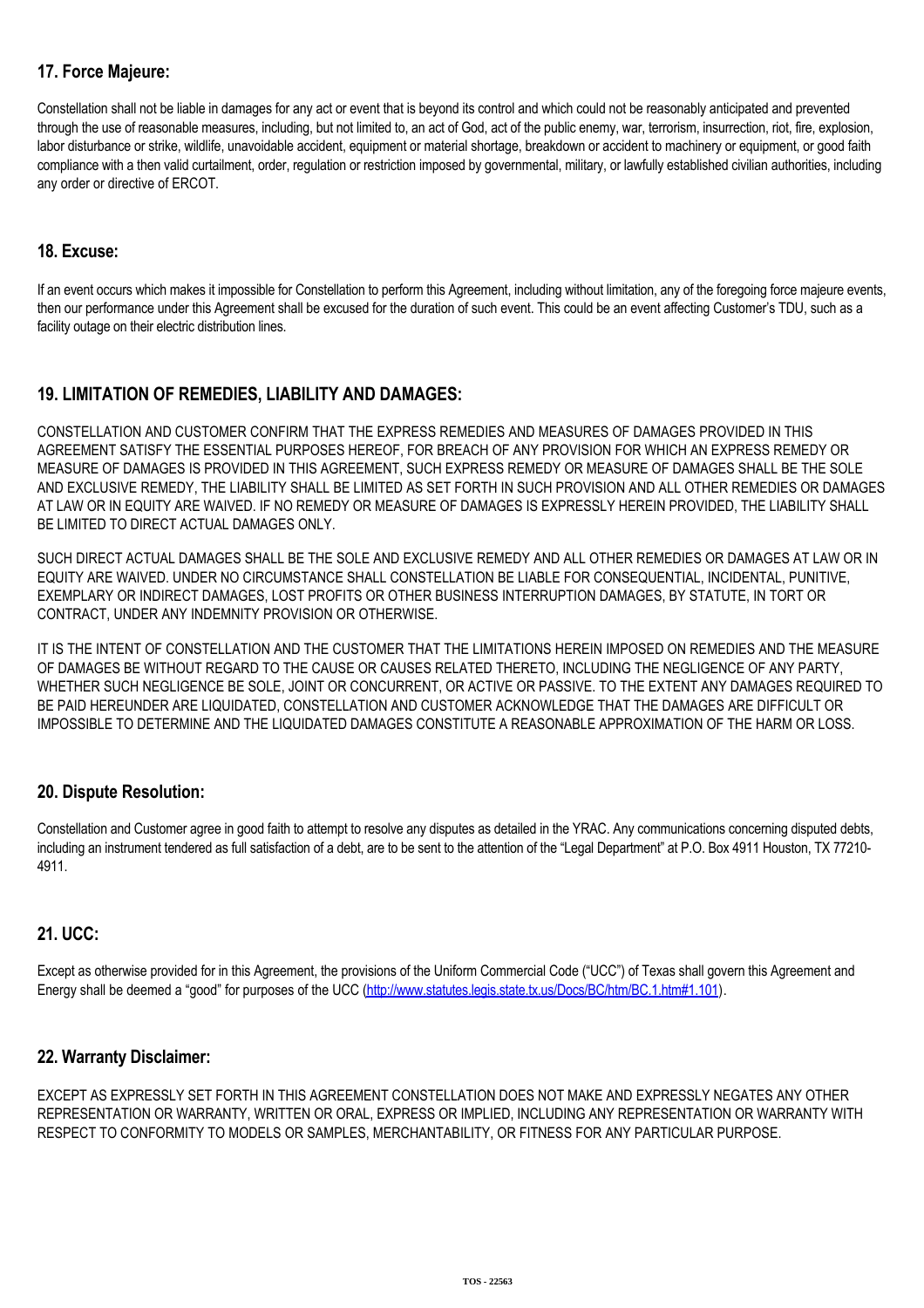## **23. Notices:**

Notices to and from Customer shall be furnished in writing and shall be delivered by electronic mail, United States Postal Service standard mail, certified mail, or overnight carrier. Notice to and from Customer by hand delivery shall be deemed to be received by the close of the business day on which it was hand delivered (unless hand delivered after the close of business in which case it shall be deemed received at the close of the next business day). Notice to and from Customer by overnight mail or courier shall be deemed to have been received two (2) business days after it was sent. FOR PURPOSES OF PROVIDING NOTICE OF BANKRUPTCY TO CONSTELLATION, SUCH NOTICE SHALL ONLY BE EFFECTIVE IF DELIVERED TO THE FOLLOWING ADDRESS: "Legal Department" at P.O. Box 4911 Houston, TX 77210-4911.

#### **24. Governing Law:**

THIS AGREEMENT AND THE RIGHTS AND DUTIES OF Constellation AND CUSTOMER HEREUNDER SHALL BE GOVERNED BY AND CONSTRUED, ENFORCED AND PERFORMED IN ACCORDANCE WITH THE LAW OF THE STATE OF TEXAS, WITHOUT GIVING EFFECT TO PRINCIPLES OF CONFLICTS OF LAWS.

#### **25. Non-Waiver:**

No waiver by any Party hereto of any one or more defaults, by the other Party in the performance of any of the provisions of this Agreement shall be construed as a waiver of any other default or defaults whether of a like kind or different nature.

### **26. Severability:**

Except as otherwise stated herein, any provision or article declared or rendered unlawful by a court of law or regulatory agency with jurisdiction over Constellation or Customer, or deemed unlawful because of a statutory change, will not otherwise affect the lawful obligations that arise under this Agreement.

### **27. No Third Party Beneficiaries:**

Subject to the provisions above under "Assignment," nothing in this Agreement shall provide any benefit to any third party nor shall it provide any third party any claim, cause of action, remedy or right of any kind.

### **28. Right of Rescission:**

For switch requests, Customer has the right to rescind Customer's request for Constellation to become its REP without any Early Termination Fee within three (3) federal business days of the applicant's receipt of the TOS. To rescind this Agreement, Customer shall give notice to Constellation in writing via regular mail at P.O. Box 4911 Houston, TX 77210-4911, or by email at [CustomerCareTX@constellation.com](mailto:CustomerCareTX@constellation.com) or by facsimile at 1 (866) 477-8576 or by calling 1 (866) 917-8271. Rescission requests received after three (3) federal business days are not guaranteed rescissions; however Customer has the right to select another REP and Customer may do so by contacting that REP, but Customer remains responsible for any Early Termination Fees. Regardless of the method or reason for termination or cancellation of this Agreement, Customer is responsible for the payment of any and all services provided to Customer before or after the termination or cancellation of this Agreement. If Customer requests that the TDU read its meter before the normal meter read date Customer may be charged a fee as set by the respective TDU.

### **29. Discrimination:**

Constellation does not discriminate, deny service, or require a prepayment or deposit for service based on a customer's race, creed, color, national origin, ancestry, sex, religion, marital status, lawful source of income, level of income, disability, familial status, location in an economically distressed geographic area, or qualification for low income or energy efficiency services. Further, Constellation does not use a credit score, credit history, or utility payment data as the basis for determining the price for residential electric service for a product with a term of twelve (12) months or less.